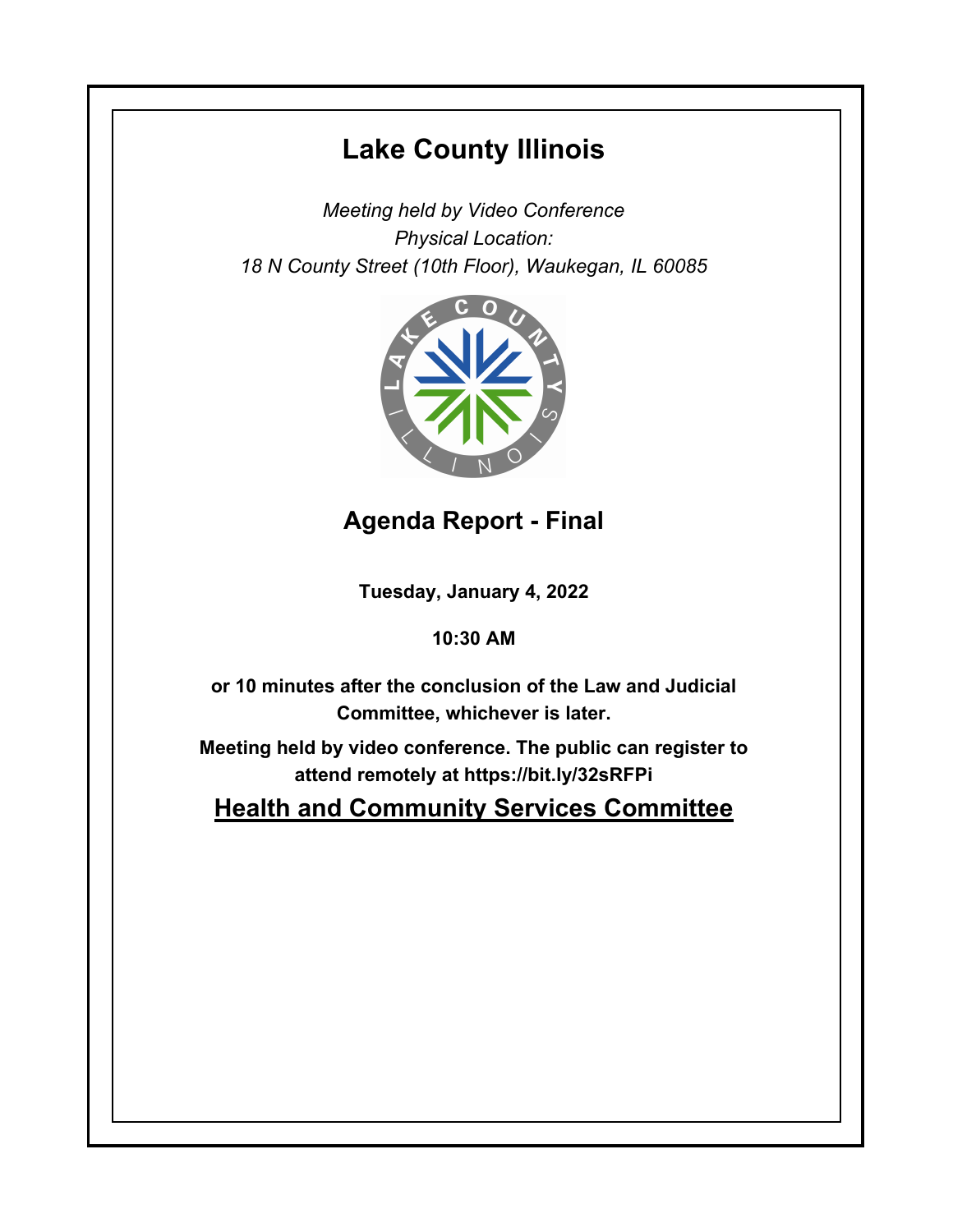**Pursuant to Section 7(e) of the Illinois Open Meetings Act, the Gubernatorial Disaster Proclamation, and the Written Determination of the Lake County Board Chair, this meeting will be held by audio and video conference.** 

**PUBLIC ATTENDANCE: There are two options for the public to attend the meeting: (1) in-person attendance on the 10th Floor of the County Administrative Tower, 18 N. County Street, Waukegan, Illinois, or (2) remote / virtual attendance through registration at the link on the front page of this agenda.**

**RECORDING: Meetings, including Public Comment, will be recorded.** 

**PUBLIC COMMENT: The public will be afforded time to comment on matters related to the business of the County Board. A total of 30 minutes will be permitted for Public Comment and no more than three minutes per Comment. In general, Public Comment on items not on the agenda will be presented near the beginning of the meeting. Public Comment on agenda items may be presented during consideration of that item. Individuals attending in-person or remotely may present their Public Comment during the meeting. Individuals not in attendance may provide written Public Comment that must be received by 3:00 p.m. the day prior to the meeting (emailed to PublicComment@Lakecountyil.gov or delivered to the County Board Office 18 N. County Street, Waukegan, Illinois (10th floor)).**

**Public Comment will proceed in the following order: (1) Public Comment by individuals who are attending remotely / virtually, (2) Public Comment by individuals in attendance on the 10th Floor, and then (3) written comments.**

**Individuals providing Public Comment will provide the following information:**

- **\* Meeting: HCS Committee (Subject line for written Public Comment)**
- **\* Name (REQUIRED)**
- **\* Topic or Agenda Item # (REQUIRED)**
- **\* Street Address, City, State (Optional)**
- **\* Phone Number (Optional)**
- **\* Organization/Agency/etc. Represented (If representing yourself, put "Self")**

**\*\*\*To view County Board Rules, click here: https://bit.ly/3idRdrV \*\*\***

#### **0. [22-0027](http://lakecounty.legistar.com/gateway.aspx?m=l&id=/matter.aspx?key=25809)**

Chair's determination of need to meet by audio or video conference.

*Attachments:* [Determination - Chair Hart 7.30](http://lakecounty.legistar.com/gateway.aspx?M=F&ID=6b1ae6d4-0a14-4019-b032-d4b548d15e17.pdf)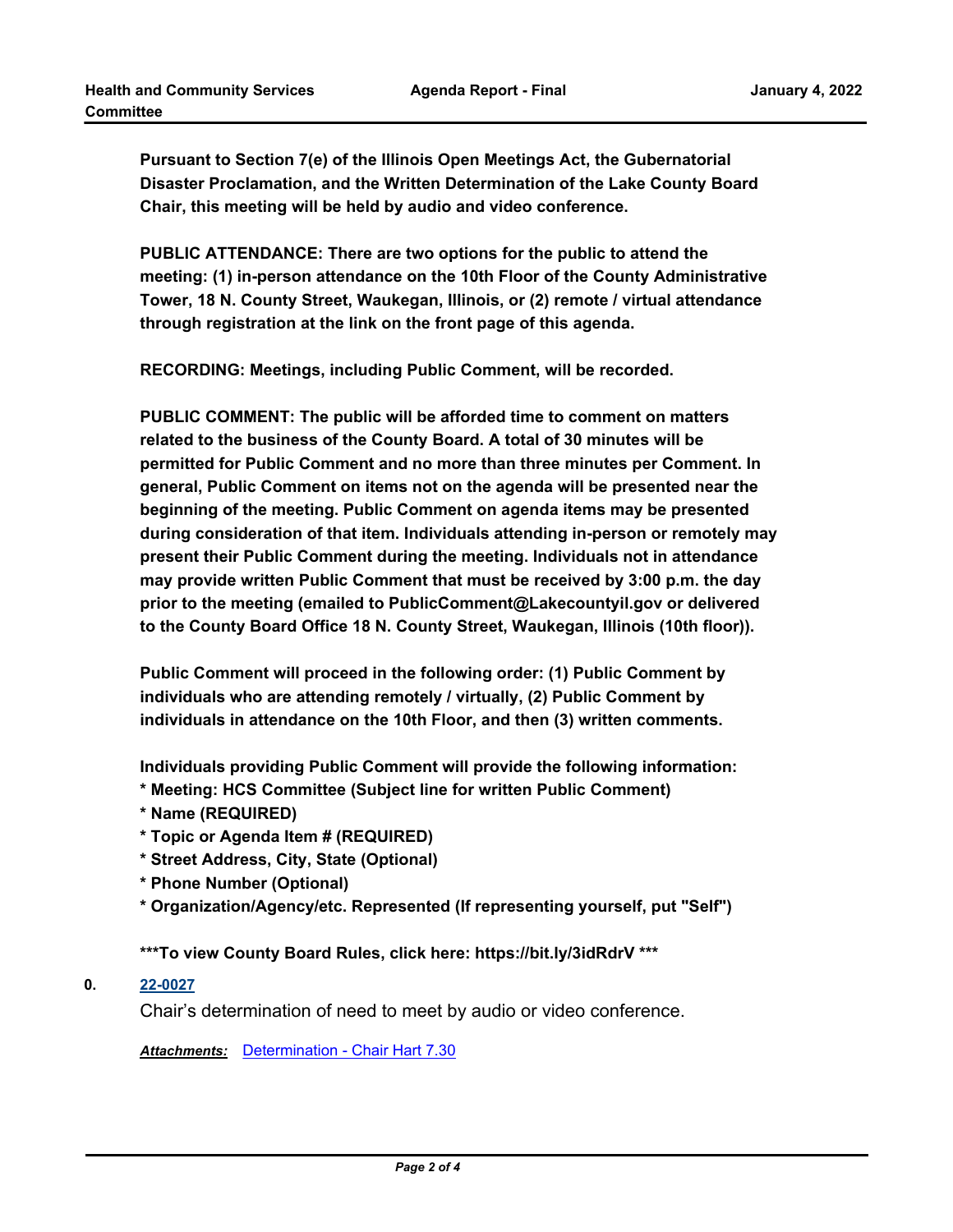- **1. Call to Order**
- **2. Pledge of Allegiance**
- **3. Roll Call of Members**
- **4. Addenda to the Agenda**
- **5. Public Comment (Items not on the agenda)**
- **6. Chair's Remarks**
- **7. Unfinished Business**
- **8. New Business**

#### **CONSENT AGENDA**

#### **Approval of Minutes**

**8.1 [22-0041](http://lakecounty.legistar.com/gateway.aspx?m=l&id=/matter.aspx?key=25823)**

Minutes from November 30, 2021.

*Attachments:* [HCS 11.30.21 Final Minutes](http://lakecounty.legistar.com/gateway.aspx?M=F&ID=2c123e92-484e-48c7-876b-26889860e98b.pdf)

#### **REGULAR AGENDA**

#### **\*HEALTH DEPARTMENT\***

**8.2 [22-0057](http://lakecounty.legistar.com/gateway.aspx?m=l&id=/matter.aspx?key=25839)**

COVID-19 Update.

#### **8.3 [22-0039](http://lakecounty.legistar.com/gateway.aspx?m=l&id=/matter.aspx?key=25821)**

Joint resolution accepting the Illinois Department of Human Services grant and authorizing an emergency appropriation in the amount of \$1,867,342 for the Crisis Care System grant.

- · The \$1,867,342 Illinois Department of Human Services grant will be used to offset existing salary and fringe benefits, new salary and fringe benefits, supplies, contractual services, and program items.
- · The \$1,867,342 in additional grant funding has not been previously appropriated because the grant resources were secured after the County's adoption of the FY21 budget.
- · The grant award will be for the period July 1, 2021, through June 30, 2022.

#### *Attachments:* [CCS \\$1.867M](http://lakecounty.legistar.com/gateway.aspx?M=F&ID=718c0003-e570-4a77-abd8-a43132fca7d1.pdf)

#### **8.4 [22-0040](http://lakecounty.legistar.com/gateway.aspx?m=l&id=/matter.aspx?key=25822)**

Joint resolution accepting the Illinois Department of Healthcare and Family Services funding and authorizing an emergency appropriation in the amount of \$74,000 for